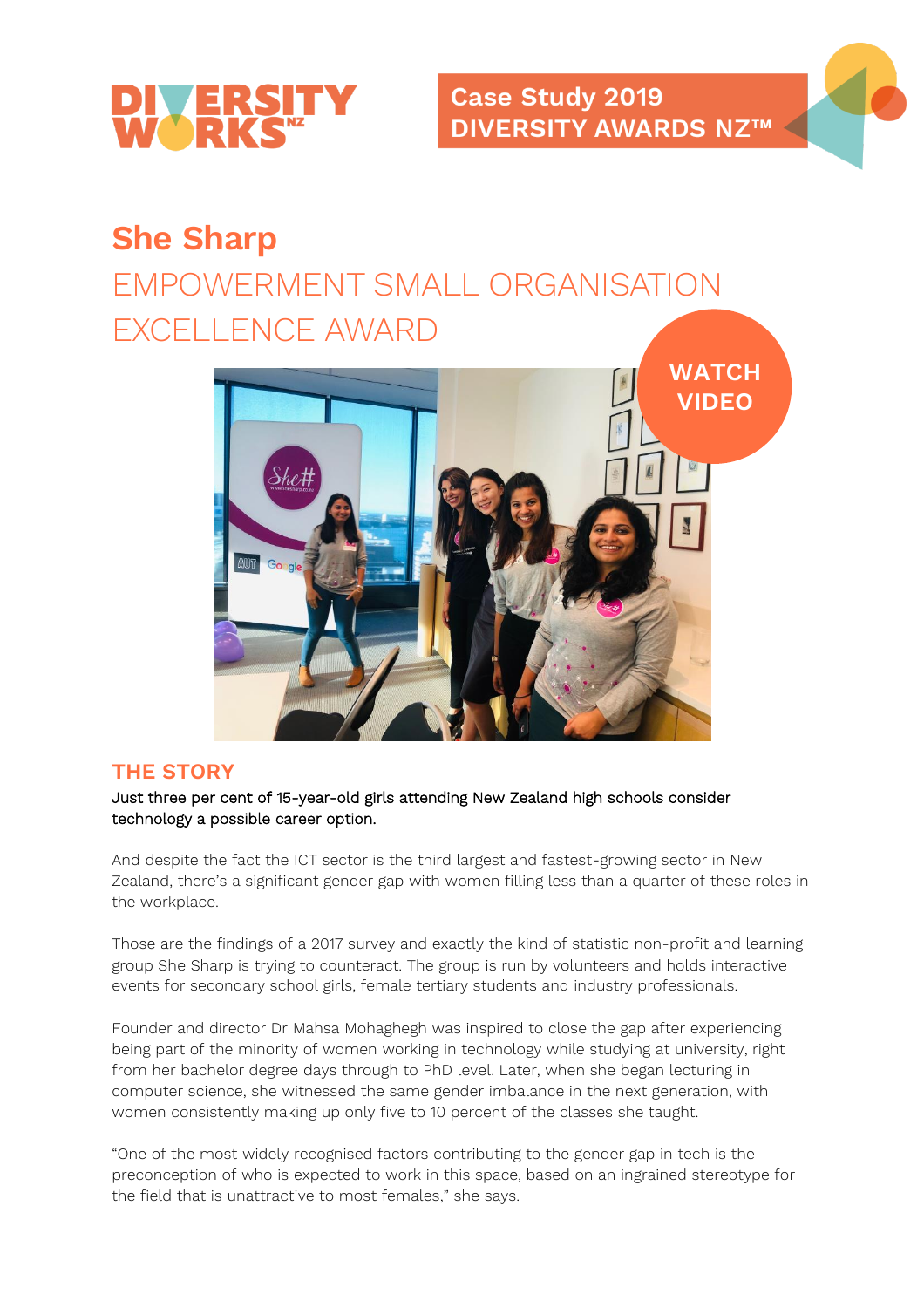"Nothing is more motivating to girls either studying computer science or considering it as a career choice than to see other women in the field sharing their experiences, challenges and successes."

So Mahsa joined forces with a small group of like-minded university students and professionals to found She Sharp in 2014.

Initially, the organisation's focus was primarily on providing support for female students studying techrelated fields at university, through networking and social events. This soon expanded to include training and development activities to help prepare students for entry into the predominantly male-led tech industry.

As a result of this expansion, tech companies started coming on board as either sponsors or hosts of events, which in turn allowed She Sharp to include focused support for women already in the tech industry - a

**"Nothing is more motivating to girls either studying computer science or considering it as a career choice than to see other women in the field sharing their experiences, challenges and successes."**

decision which has proved to be instrumental in forming what She Sharp is today.

Typically, a She Sharp event has two parts. Firstly, a keynote speaker or panel of speakers share their experiences, what drives them, and what they are involved with on a day-to-day basis. Secondly, hands-on workshops either give participants practical skills, or provide a firsthand demonstration of technology-based skills. The events are tailored to the audience at the time – from secondary school students, through to tertiary students and those already in the industry.

There has been overwhelmingly positive feedback from participants, and the companies and institutes involved.

"High school girls who have participated in events have responded saying that until being involved with She Sharp events, they had not considered a future career in technology because they felt it was not creative, and they felt disadvantaged and out of place due to the appearance of the field being targeted primarily at males. In particular, most have responded well to the opportunity of getting to know female role models in the field," says Mahsa.

"Feedback of this type has been particularly encouraging to the management team, since it has shown success in tackling the stereotype issue from such an influential age group. Feedback from female tertiary students has also been very positive, as the events have created a strong networking platform for them to connect and make themselves known to the companies, and to make valuable contacts in what is usually a daunting industry for them."

The judging panel said the commitment of this group of volunteers, which has worked with schools, tertiary education and employers for the past five years to encourage young women to study STEM subjects, has resulted in a growth in events, allowing She Sharp to have a wider impact.